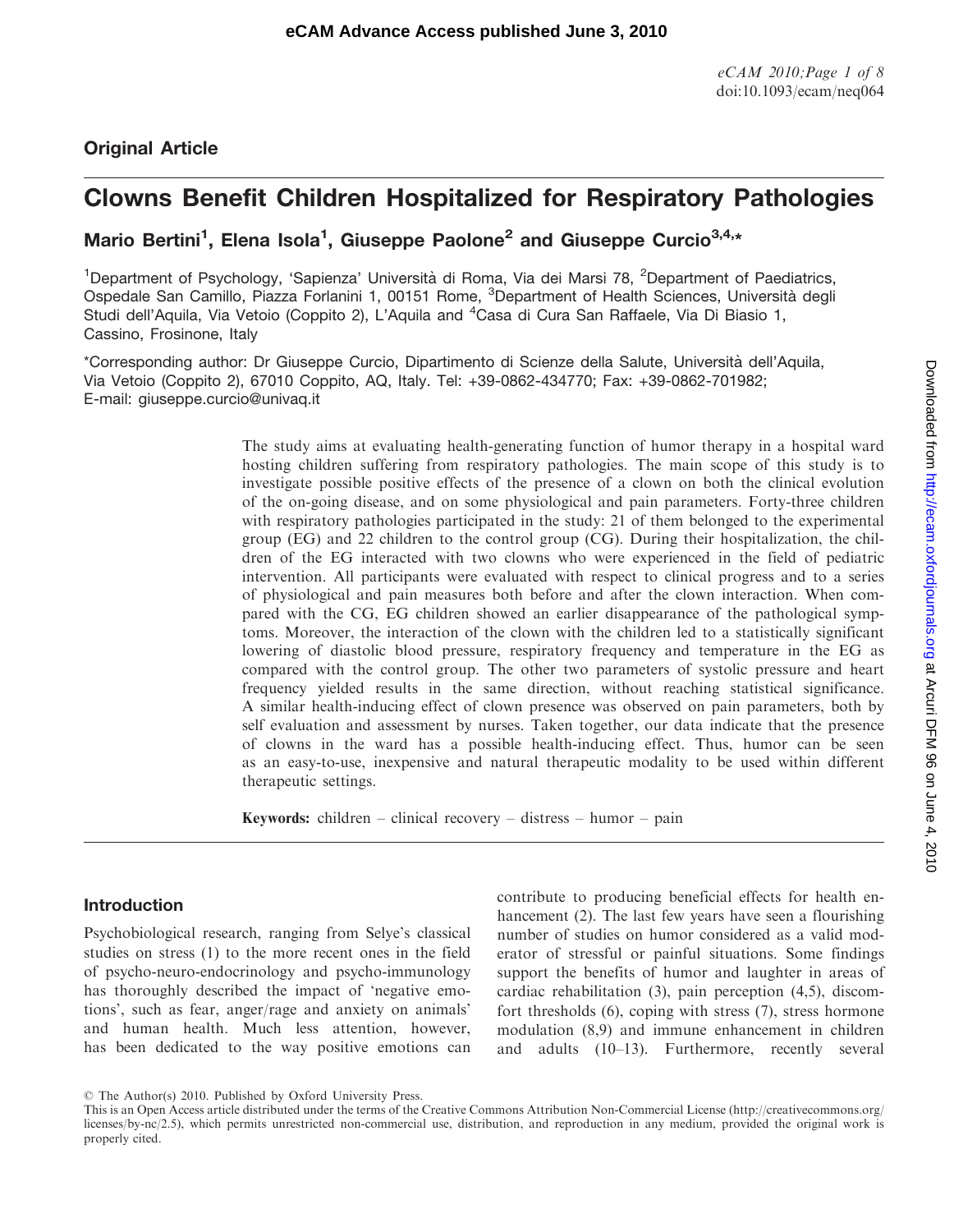exhaustive reviews have been proposed (12–17), also highlighting critical aspects of this research field [see e.g. (18)].

Based on these premises, more practical initiatives aimed at using humor in its various forms to stimulate patients' vitality and recovery, have been cropping up. A recent study (19) describes the effects of a 6-week study with one clown visit per week in a ward for acutely ill geriatric patients. The results showed more positive attitudes in patients after the experimental manipulation. An ever growing interest in the presence of clowns in hospital wards, and in particular in pediatric departments, appears evident. The existing literature on humor as a tool of coping with stressful situations provoked by hospitalization highlights certain benefits, both in somatic and psychic terms. A study of the effects of clown's presence on children's preoperative anxiety during the induction of anesthesia showed that the 'clown group' was significantly less anxious compared with a control group (20). Likewise, humor interventions have shown a decrease in children's anxiety and an increase in their cooperation in a variety of procedures (21) such as indwelling catheter access (22) and bone marrow transplantation (23). The study of effects of humor on various health-related outcomes in healthy populations is in its early stages, and there is still no real research documenting the benefits in a clinical population, such as in oncology patients (22). A recent review also affirmed that empirical studies are still lacking, and that published works show serious methodological shortcomings (18).

The present study aims to observe the impact of humor induced by the presence of clowns on the health of children during hospitalization in a pediatrics respiratory department, with two specific objectives: (i) assessing the benefit of the clown intervention on the patients' clinical progress; (ii) examining the possible changes directly brought about by the clown interaction on some physiological and pain parameters of the child, in order to contribute to understanding the hypothesized beneficial effects on health.

## Methods

## Participants

Before admission to the hospital, on the basis of the waiting list, each eligible patient was labeled with a number code  $(1, 2, \ldots, 44)$  and by means of a custom computerized software, randomly assigned to one of the two groups (experimental or control), controlling for an adequate matching with respect to participants' age and family's socio-economic and cultural background. On the basis of this random grouping, the patients were admitted to the hospital in the two separate periods of the study (see below). When hospitalized, all the 44 children agreed

to participate in the study and an informed consent was signed by both their parents. Due to data loss of one patient, 21 instead of 22 children (12 boys and 9 girls; mean age in years =  $7.71 \pm 2.47$ ) belonged to the experimental group (EG), and 22 (13 boys and 9 girls; mean age in years =  $7.54 \pm 2.06$ ) belonged to the control group (CG). The identified pathologies reveal a substantially equal distribution in both groups. In the EG, 10 children were suffering from pharyngitis, tonsillitis, tracheitis and laryngo-tracheitis, and 11 children were suffering from pneumonia, bronchitis and broncho-pneumonia. In the CG, 10 children were suffering from the former pathologies and 12 from the latter. The procedure was approved by the local Ethics Committee.

#### Clown Interaction Program

The research was carried out in the Paediatrics Department of 'San Camillo' Hospital in Rome during the month of October 2008: the first half of the month was dedicated to the CG while the second to the EG. The 21 EG children during their hospitalization interacted with two clowns experienced in the field of pediatric intervention, while the 22 CG children did not have any contact with the clowns. Each session was planned for seven to eight children at a time. The CG and EG children were studied in the same ward.

The clowns' intervention in the hospital ward consisted of sessions lasting almost 3 h (from 2 p.m. to 5 p.m.) performing various activities, and adapting the play to each patient's age and psychological condition as much as possible. The clowns arranged common play sessions with patients who were free to move in their ward, and used various methods for entertaining the child as magic tricks, gags, puppets, soap bubbles, games, word games. At first, the children assisted the clown and then were invited to play with the clowns, repeating all the games they liked. The children's parents were not present in the playing rooms. Although the clowns' presence in the ward was relatively limited, in the other days there were traces of their presence in each hospital room (e.g. drawings, balloons) and the hospital environment appeared different. All the children of the EG met the clowns only once because of their short stay in the hospital.

## Clinical Assessment

Assessment of the clinical progress was carried out by analyzing the following parameters: (i) duration of stay in the hospital (number of days), (ii) duration of the fever period (number of days), (iii) time taken to achieve clinical recovery (number of days), as measured by the length of time needed for the symptoms (e.g. wheezing, bronchus) to disappear and by analyzing the patient's chest report. When the audio and chest reports were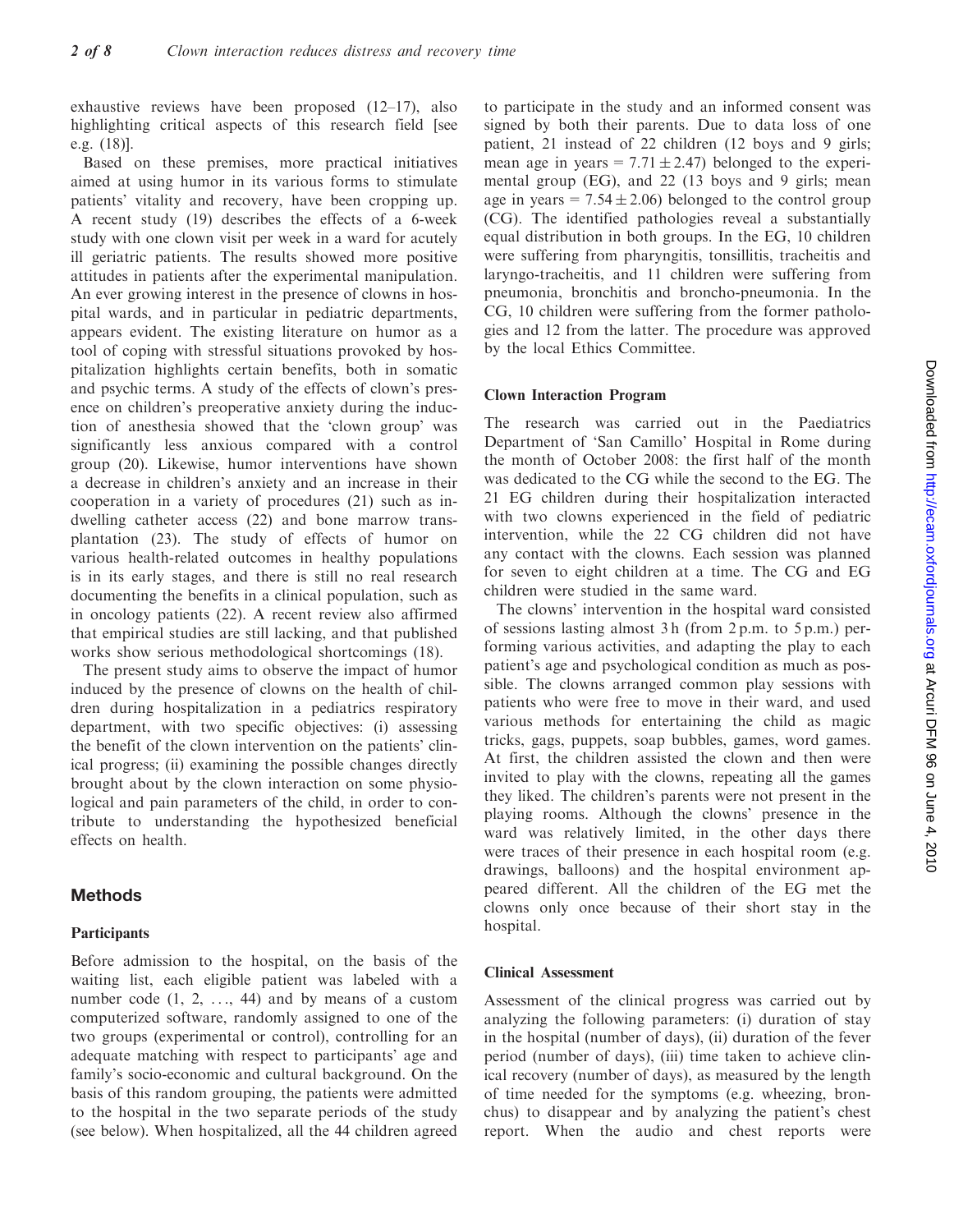normalized, the data were written down in the patients' clinical reports. The assessment of the patients' clinical progress, deduced from the daily reading of clinical records, was carried out by a person not involved in the study.

#### Physiological Assessment

To evaluate the direct impact of the clowns' activities on the children, a series of physiological measurement were recorded before the play sessions (at around 01.30 p.m.) and half-an-hour after the interaction (at 05.30 p.m.). All the measurements were carried out on both experimental and control groups in a comparable time window. Moreover, as a control, these same evaluations were carried out also during the days before and after the experimental day (i.e. when the clowns were not present in the ward). Several measurements were collected: (i) systolic and diastolic blood pressure (mmHg); (ii) heart rate (number of beats per minute); (iii) respiratory frequency (number of breaths per minute); and (iv) axillary temperature  $({}^{\circ}C)$ .

#### Pain Evaluation

Following the same schedule and procedure of physiological recordings (see above), pain was also evaluated. Usually, with young children both subjective (self rated) and nurses rated scales are used by asking to rate the current state on a continuum from 'no hurt' (no pain at all) to 'hurts worst' (very painful). The following three tests were used, before and after the play sessions:

- 1. The Wong/Baker pain rating scale (24,25), presents a series of six faces with varying expressions ranging from no pain ('no hurt', score 0) to a lot of pain ('hurts worst', score 10). More specifically, face 0 shows a smiling face indicating no pain at all, face 2 a non-smiling face indicating a little pain, face 4 a little more pain, face 6 even more pain, face 8 a lot of pain, face 10 is contorted in pain indicating as much pain as one can imagine. The participants were asked to choose the face that best described how much pain they felt. We used this scale as a visual measure of individual pain.
- 2. A pain self-evaluation numeric scale (NRS-11; 26), NRS-11 is a 11-point numeric rating scale ranging from 0 (no pain) to 10 (worst possible pain): a score of 0 represents no pain, 1–3 mild pain, 4–7 moderate pain and  $\geq$ 8 severe pain. In this case, each child was asked to indicate the number that best described his/her current level of pain. We used this scale as a numerical measure of individual pain assessment.
- 3. The CHEOPS scale (Children's Hospital of Eastern Ontario Pain Scale; 27), is a behavioral scale originally developed for evaluating postoperative pain in young children. It can be used to monitor the effectiveness of

interventions for reducing the pain and discomfort. It is an scale containing six behavioral subscales (Cry, Facial, Child Verbal, Torso, Touch, Legs) and some possible indicators: for example the subscale Facial can be defined as 'smiling' (score: 0), 'composed' (score: 1) or 'grimace' (score: 2). The CHEOPS pain score is the sum of points for all six subscales; the minimum score is 4 while the maximum is 13. The data was collected by the division nurses.

#### Data Analysis

The data for each clinical assessment variable (Days of hospitalization, Fever and Clinical improvement) were submitted to a one-way analysis of variance (ANOVA) comparing the CG and EG. Moreover, for each psychophysiological (systolic and diastolic blood pressure; heart rate; respiratory frequency; axillary temperature) and psychometric variable (Wong/Baker scale; Cheops scale, Pain self-evaluation numeric scale) a mixed-model ANOVA Group (EG,  $CG) \times Time$  (Pre-, Post-clown) intervention) was carried out separately for the day of clown intervention and the day before and after. Statistical analyses were carried out using Statistica 6.1 software (StatSoft) for Windows.

#### **Results**

#### Clinical Improvement due to Clown Interaction

The one-way ANOVA carried out on the days of hospitalization variable showed no significant main effect  $(F<sub>1,41</sub> = 2.42; P = n.s.), although the mean duration of$ the hospitalization period for the EG was shorter  $(\text{mean} \pm \text{SD} = 5.52 \pm 2.25 \text{ days})$  than for the CG  $(7.55 \pm 5.52$  days) as reported in Figure 1. The same



Figure 1. Mean and SD of clinical assessment measures (duration of stay in the hospital, duration of the fever period, clinical improvement—i.e. time needed for healing) in the CG and EG ( $P<0.03$ ).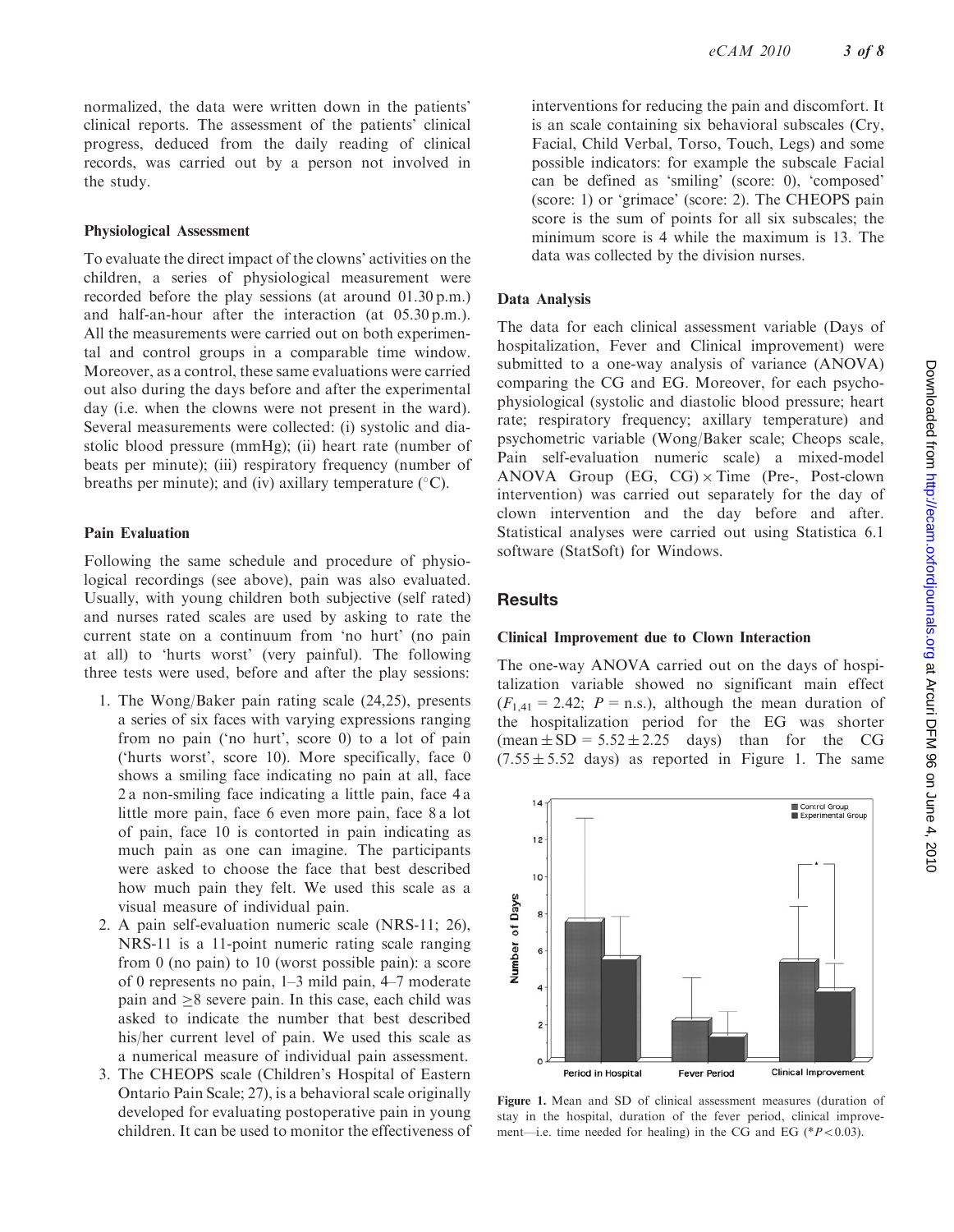

Figure 2. Results of Group  $\times$  Time interactions highlighted by the ANOVAs carried out on physiological variables on the day of clown interaction. (A) The difference between the CG and EG for blood systolic pressure, recorded before and after the experimental intervention; (B) the statistically significant effect ( $P<0.02$ ) for blood diastolic pressure recorded before and after the experimental intervention in the CG and EG; (C) heart rate, recorded before and after the experimental intervention; (D) a statistically significant interaction  $(P<0.002)$  in the respiratory frequency recorded before and after clown intervention in the CG and EG.

hypothesized trend was observed with the Fever duration variable  $(F_{1,41} = 2.30; P = n.s.; EG = 1.33 \pm 1.27; CG =$  $2.18 \pm 2.24$  days, see Figure 1). A statistically significant effect  $(F_{1,41} = 4.98; P = 0.03)$  was observed for the Clinical improvement with a shorter time needed for healing in the EG  $(3.72 \pm 1.45$  days) than in the control group (CG =  $5.36 \pm 2.97$  days), as shown in Figure 1.

#### Improvement of Autonomic and Temperature Parameters after Clown Interaction

The mixed-model ANOVA carried out on systolic blood pressure, showed no significant main or interaction effects, either for the day of clown intervention or for the days before and after it. Nonetheless, the mean values of systolic blood pressure showed a sharp decrease in the EG with respect to the CG, only on the day of clown intervention (Figure 2A).

The same analysis carried out on diastolic blood pressure, showed a significant Group  $\times$  Time interaction  $(F_{1,41} = 6.10; P = 0.017)$  on the day of clown intervention, indicating that the diastolic blood pressure significantly increased in the CG (*post-hoc* LSD test  $P < 0.005$ ) and decreased in the EG (*post-hoc* LSD test  $P < 0.003$ ; Figure 2B). No other significant effects or interactions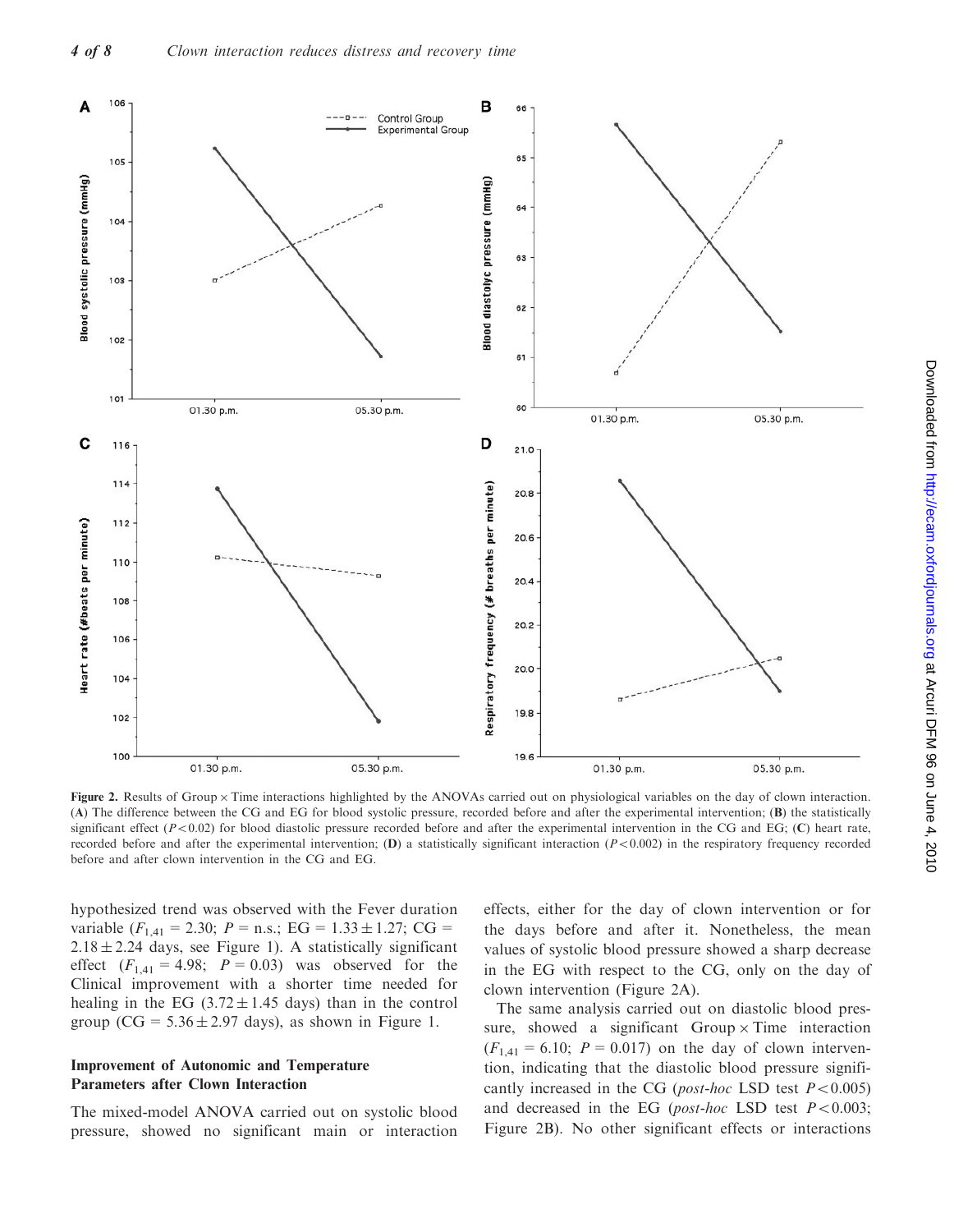were observed in the day before and after the clown intervention.

With respect to heart rate, no significant main or interaction effects were found. Nonetheless, here too, solely with regard to the day of clown interaction the mean number of beats per minute showed a sharp but not significant decrease in the EG with respect to the CG (Figure 2C).

The mixed-model ANOVA on respiratory frequency, showed a significant main effect for Time  $(F_{1,41} = 4.82;$  $P = 0.034$ ), indicating a decreasing trend of the number of breaths per minute (Pre =  $20.36 \pm 2.14$ ; Post =  $19.97 \pm 1.86$ ). Moreover, a statistically significant Group  $\times$  Time interaction ( $F_{1,4} = 10.45$ ;  $P = 0.002$ ) was also found, indicating an increasing respiratory frequency in the children of the CG and a decrease in the EG (Figure 2D). Also in this case, no other significant effects or interactions were observed on either the day before or after the clown intervention.

Finally, the analysis carried on temperature measured from the armpit, showed a very interesting scenario, especially if we look at the data trend during the 3 days, from 1 day before to 1 day after the day of clown interaction. The day before the clown intervention, a trend toward an increase in axillary temperature was observed in the EG and CG (Figure 3A). This trend (although statistically not significant) was largely expected due to the afternoon physiological rise in temperature observed daily. On the day of clown interaction, the Group  $\times$  Time interaction result was statistically significant ( $F_{1,41} = 7.67$ ;  $P = 0.008$ , with a marked decrease of temperature limited to the EG (*post-hoc* LSD test  $P < 0.001$ ; Figure 3B). Finally, on the day after the clown intervention, axillary temperature again tended to increase in the late afternoon in both the EG and CG (Figure 3C) as observed in the absence of clown intervention.

#### Reduction of Pain as a Function of Clown Interaction

The ANOVA carried out on the Wong/Baker faces scale scores, showed a significant main effect for Time  $(F<sub>1,41</sub> = 18.51; P = 0.0001)$ , indicating a decreasing trend of pain sensation from Pre-  $(1.68 \pm 1.19)$  to Post-clown intervention  $(1.17 \pm 1.02)$ . Also the Group  $\times$  Time interaction resulted statistically significant  $(F_{1,41} = 22.01;$  $P = 0.00003$ , with a strong decrease of scores in the EG as a function of treatment (Figure 4A) and a slight increase in the CG.

A similar scenario was seen with the Pain selfevaluation numerical scale. A significant main effect for Time  $(F_{1,41} = 57.54; P < 0.00001)$ , indicated a trend of decreasing self evaluated pain from Pre-  $(3.75 \pm 2.38)$  to Post-treatment  $(2.49 \pm 2.26)$ . Moreover, a significant Group  $\times$  Time interaction ( $F_{1,41} = 49.39; P < 0.00001$ ), showed a strong decrease of self-evaluated pain in the EG, and a slight decrease in the CG (Figure 4B).



Figure 3. Results of Group  $\times$  Time interactions highlighted by the ANOVAs carried out on axillary temperature. (A) The daily trend of temperature in the CG and EG recorded the day before the experimental clown intervention; (B) the significant  $(P<0.008)$  difference of axillary temperature between the CG and EG recorded the day of clown intervention as well as before and after the clown's presence in the ward; (C) the temperature in both the CG and EG, recorded the day after clown intervention.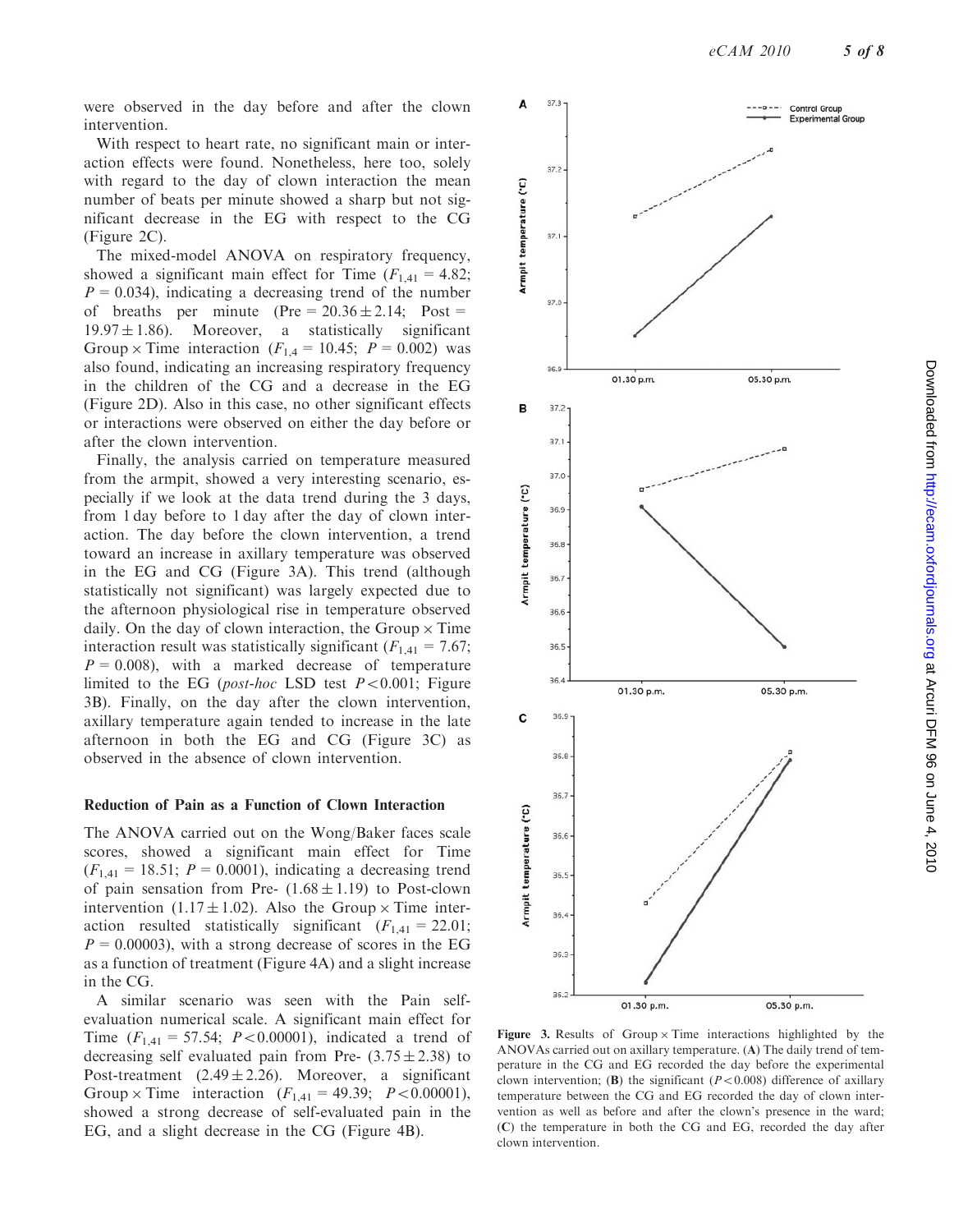

Figure 4. Results of statistically significant  $Group \times Time$  interactions highlighted by the ANOVAs carried out on pain scales. (A) The difference between the CG and EG for the Wong/Baker faces pain scale, evaluated before and after the experimental clown intervention; (B) the difference between the CG and EG for pain self-evaluation numeric scale, evaluated before and after the experimental clown intervention; (C) the difference between the CG and EG for the Cheops evaluation of pain, evaluated before and after the experimental clown intervention.

Finally, these results were confirmed by the nurse rated pain levels (Cheops). A significant main effect for Time  $(F_{1,41} = 29.5; P < 0.00001)$  was observed, indicating a trend of decreasing pain evaluation from Pre-  $(6.68 \pm 2.27)$  to Post-treatment  $(5.61 \pm 5.63)$ . The statistically significant Group  $\times$  Time interaction ( $F_{1,41} = 29.49$ ;  $P<0.00001$ ), showed a strong decrease of nurse rated pain in the EG, while the CG remained unchanged (Figure 4C).

## **Discussion**

It is surprising to note that the subject of biological correlates of emotions such as joy, sense of humor, contentment and interest, and their positive influence on health have been neglected in research. Only very recently humor has come under the purview of neuroscience (28). The growing movement from the so called 'disease model' toward the 'health model' (29–31) explains the increasing interest in the positive dimensions of health and their possible healing properties in the hospital setting. One particular question is the widespread use of clowns in pediatric wards despite the shortage of studies showing the objective utility of their intervention.

To provide empirical evidence in this area, the first aim of this study was to show whether a clown intervention in a pediatric respiratory pathology ward could facilitate the healing process of the juvenile patients. An overall analysis of the results tends to support this hypothesis. When compared with a CG, the clowns' interaction with the group of children suffering from respiratory pathologies, led to an earlier disappearance of the pathological symptoms.

The second aim was to investigate the possible changes induced by the clown intervention on some physiological and pain parameters of the child. Compared with the CG, we expected the children of the EG to present a higher level of general relaxation (or a lower level of stress). In line with the hypothesis, we found a statistically significant lowering of diastolic blood pressure, respiratory frequency, and temperature in the EG as compared to the CG. The other two parameters of systolic pressure and heart frequency also had showed similar trends but did not reach statistical significance. Collectively, the decrease in these physiological parameters suggests a general reduction of stress levels. Of particular interest is the decrease in the children's temperature measured in the EG during their interaction with clowns, observed during a critical time window (1.30–5.30 p.m.) when a general increase in temperature was expected. The robustness of this finding is intensified by the observation that the same expected increase in temperature measured in the CG, was also found in the EG on both the day before and after the clown interaction. It is hard to put forward any sound explanation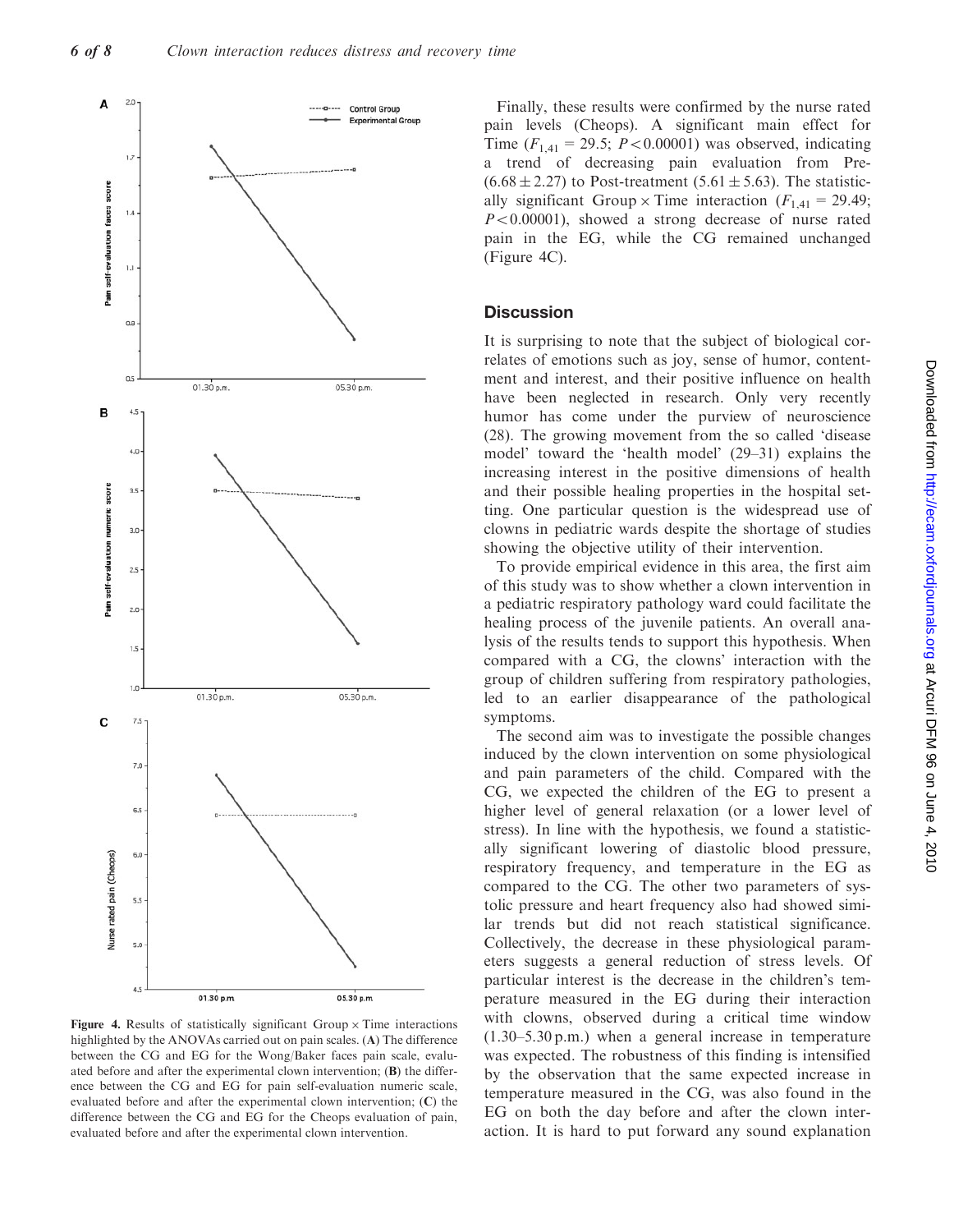

Figure 5. Example of some potential mechanisms by which humor can contribute to physical healing and improvement of pain level in children with respiratory pathologies.

for this particular phenomenon: it is, however, an empirical finding which certainly deserves closer examination. To our knowledge, in fact, it is the first time that an association between humor and fever reduction has been reported in the literature. The data reporting pain perception both self- and nurse rated, also support a general decrease in distress level. The children exposed to clowns' interaction reported less somatic pain with respect to those of the CG. The same reduction in pain was indicated by the nurses' evaluation conducted by means of the Cheops scale.

Altogether, the physiological and psychological observations appear to show that the children's bodies enjoyed a psychophysiological positive state during the clowns' presence, and would thus seem to agree with the opinion of some authors that humor can lead to muscle relaxation, with a corresponding decrease in heart rate, respiratory rate and blood pressure (12–13,16). As matter of fact, all the patterns of Figure 2 appear to be a good example of a well-functioning eustress response.

A further interpretation of the data must be handled with caution. It is sometimes theorized that if humor does, in fact, decrease stress hormones, this effect is still equivocal, with the few studies conducted demonstrating some conflicting results (15). Moreover, this is only one mechanism that might explain the proposed connection between humor and improved health outcomes, but not the only one possible, as depicted in Figure 5.

At the present, it can only be said that humor has a broad range of effects on perceptions, attitudes, judgments and emotions, and these effects can directly or indirectly positively influence the physical and psychological state. The mechanisms underlying these effects are not yet fully understood and additional research is needed in this regard (18).

The present study has some limitations, mainly related to the small sample size, and to the difficulty of carrying out standardized procedures of clown intervention. Moreover, due to a fixed work schedule, a blinding procedure for nurses was not possible in this study. Future research would confirm these results in larger samples and by applying a shared and clearly codified procedure of intervention.

To conclude, our study shows that the presence of clowns in a hospital ward and their interaction with children suffering from respiratory pathologies can improve their clinical recovery. Some positive impact of the clown interaction with the children has been shown at both psychological and physiological level. Humor can be seen as an easy-to-use, inexpensive and natural therapeutic modality to be used within different therapeutic settings, for temporarily alleviating some of the daily distress experienced by different ailing populations.

## Acknowledgements

Thanks to the staff of San Camillo Hospital of Rome and particularly to all the nurses for their kind collaboration. Thanks to Lucinda A. Davies for her language revision.

## Funding

Public funding of 'Scuola di Specializzazione di Psicologia della Salute', 'Sapienza' Universita` di Roma to M.B.

## References

- 1. Selye H. Stress in Health and Disease. Boston: Butterworth, 1974.
- 2. Burgdorf J, Panksepp J. The neurobiology of positive emotions. Neurosci Biobehav Rev 2006;30:173–87.
- 3. Tan SA, Tan LG, Berk LS, Lukman ST, Lukman LF. Mirthful laughter an effective adjunct in cardiac rehabilitation. Can J Cardiol 1997;13(Suppl B):190.
- 4. Weisenberg M, Raz T, Hener T. The influence of film mood on pain perception. Pain 1998;76:365–75.
- 5. Rotton J, Shats M. Effects of state humor, expectancies, and choice on postsurgical mood and self-medication: a field experiment. J Appl Soc Psychol 1996;26:1775–94.
- 6. Cogan R, Cogan D, Waltz W, McCue M. Effects of laughter and relaxation on discomfort thresholds. J Behav Med 1987;10:139–44.
- 7. Martin RA, Lefcourt HM. Sense of humor as a moderator of the relation between stressors and moods. J Person Soc Psychol 1983;45:1313–24.
- 8. Berk LS, Tan SA, Fry WF, et al. Neuroendocrine and stress hormone changes during mirthful laughter. Am J Med Sci 1989;298:390–6.